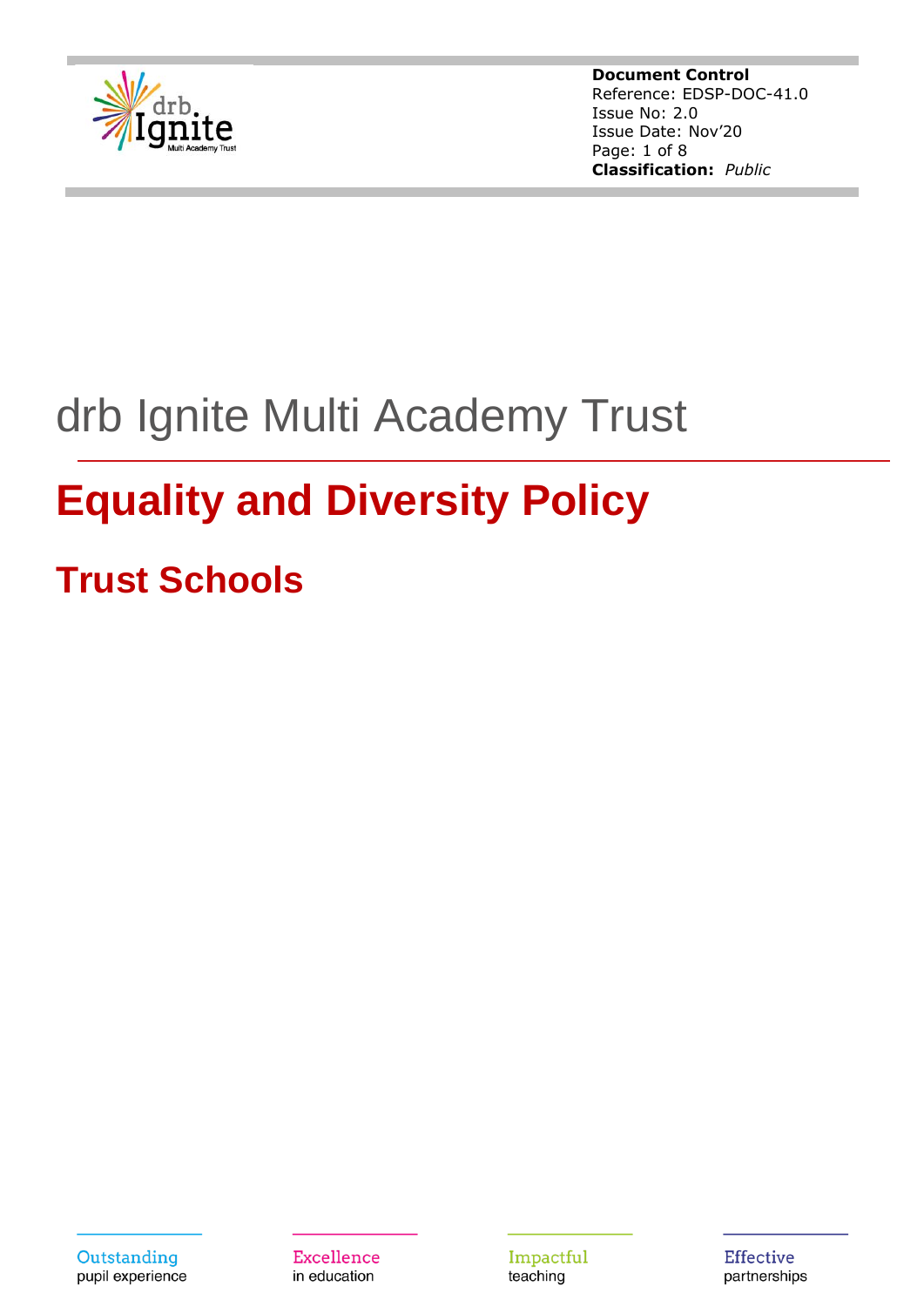

**Document Control** Reference: EDSP-DOC-41.0 Issue No: 2.0 Issue Date: Nov'20 Page: 2 of 8 **Classification:** *Public*

## **drb Ignite Multi Academy Trust Vision**

The drb Ignite Multi Academy Trust has been established through a shared belief that lives can be transformed by what goes on in schools. We believe that the process of teaching and learning shapes futures.

#### **Our vision:**

*All pupils achieve the highest standards of educational outcomes regardless of circumstance or background.*

## **Rationale**

The drb Ignite Multi Academy Trust is committed to equality for children, parents/carers and staff.

The Trust and its schools will not discriminate against anyone on the grounds of their ability, racial or ethnic origin, gender, religious beliefs or disabilities.

The Trust and its schools welcome the duty not to be discriminatory in their practices. The education, wellbeing and care of each individual child is central to the Trust's vision and values.

The Trust and its schools believe that the curriculum is enhanced when pupils learn to understand and respect differences of gender, race, religion, age, ability, disability, social disadvantage, sexual orientation or any other personal characteristics.

## **Policy aims**

- To meet the requirements of the Equality Act 2010 and the Equality Act 2010 (Specific Duties) Regulations 2011.
- To recognise the cultural and ethnic diversity of pupils, parents/carers and staff are respected, welcoming the enrichment of the school environment which this brings.
- To foster self-esteem and awareness throughout school life and in particular through each school's pastoral system alongside the Trust's Relationships Policy and PSHE and citizenship curriculum.
- To recognise the importance of the social and emotional development of each pupil.
- To ensure all pupils have equal access to a broad and balanced curriculum programme differentiated where appropriate.
- To ensure all staff set an example by demonstrating positive, non-discriminatory behaviour in their interactions with each other and with pupils.
- To promote positive attitudes towards the British multi-cultural society and ensure these are modelled and promoted at all times.

**Excellence** in education

Impactful teaching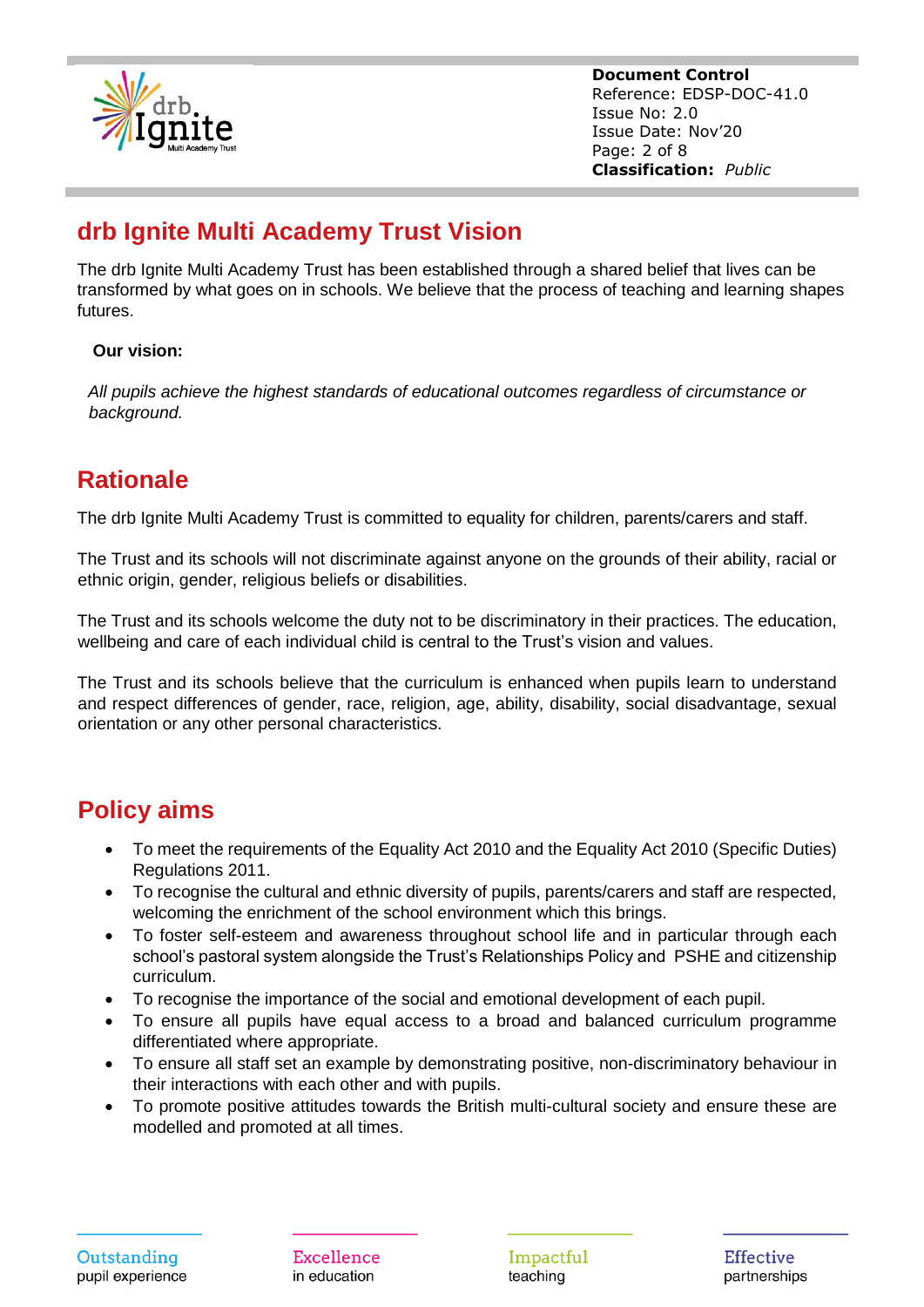

**Document Control** Reference: EDSP-DOC-41.0 Issue No: 2.0 Issue Date: Nov'20 Page: 3 of 8 **Classification:** *Public*

To achieve the aims of the Policy:

- Differing cultures, customs and beliefs are recognised and valued within the teaching of PSHE, SMSC and religious studies in order to teach tolerance of other's ideas and values.
- The Trust's Relationships Policy (2020) reflects respect and tolerance of all members of the community.
- Every child is given an equal opportunity to experience success appropriate to their ability, through carefully planned and differentiated activities.
- Within everyday school life opportunities are used to increase religious awareness and tolerance and to forge links with the wider community that promote an understanding of and respect for others.

## **Supporting equality in practice**

In order to demonstrate full commitment to supporting and managing equality the Trust:

- has a **Pupil Admissions Policy** that reinforces its commitment to equality and diversity
- makes every effort to ensure that no child, parent or member of staff is disadvantaged as a result of disability. This is in line with its responsibility under *the Equality Act 2010 and Equality Act 2010 (Specific Duties) Regulations 2011*. All *reasonable* adjustments are made to overcome any factor which puts a disabled child, parent or staff member at a disadvantage.
- ensures accessibility arrangements are regularly reviewed under *the Special Education Needs and Disability Regulations 2014, SENDA 2001 and the Code of Practice 2020*.
- ensures each school's *Accessibility Plan* meets the needs of pupils requiring adaptations to access school.
- does not accept discriminatory language and behaviour. Other acts of intolerance are not accepted in Trust schools. (see Behaviour, Anti Bullying, Relationships, SMSC and PSHE Policies)
- has a clear policy and procedures for supporting pupils who are identified as having SEND. EHCP plans are adhered to by all staff and SEND support plans are drawn up for those pupils that may require addition support to enable them to make progress.
- ensures all Trust schools recognise the value of pupils having male and female role models. However, vacant posts are always filled by the best applicant, irrespective of gender. Both men and women are encouraged to work with all age groups and each key stage.
- ensures all staff have equal access to in-service training and posts of responsibility.
- promotes positive male and female images and role models to avoid prejudice and help raise awareness of related issues.

The continuing development of our Trust community and the equality of opportunity on which it is based, requires the co-operation and commitment of all concerned and we believe that all parents/carers wish to give their full support to their child's school in this vital aspect of school life.

**Excellence** in education

Impactful teaching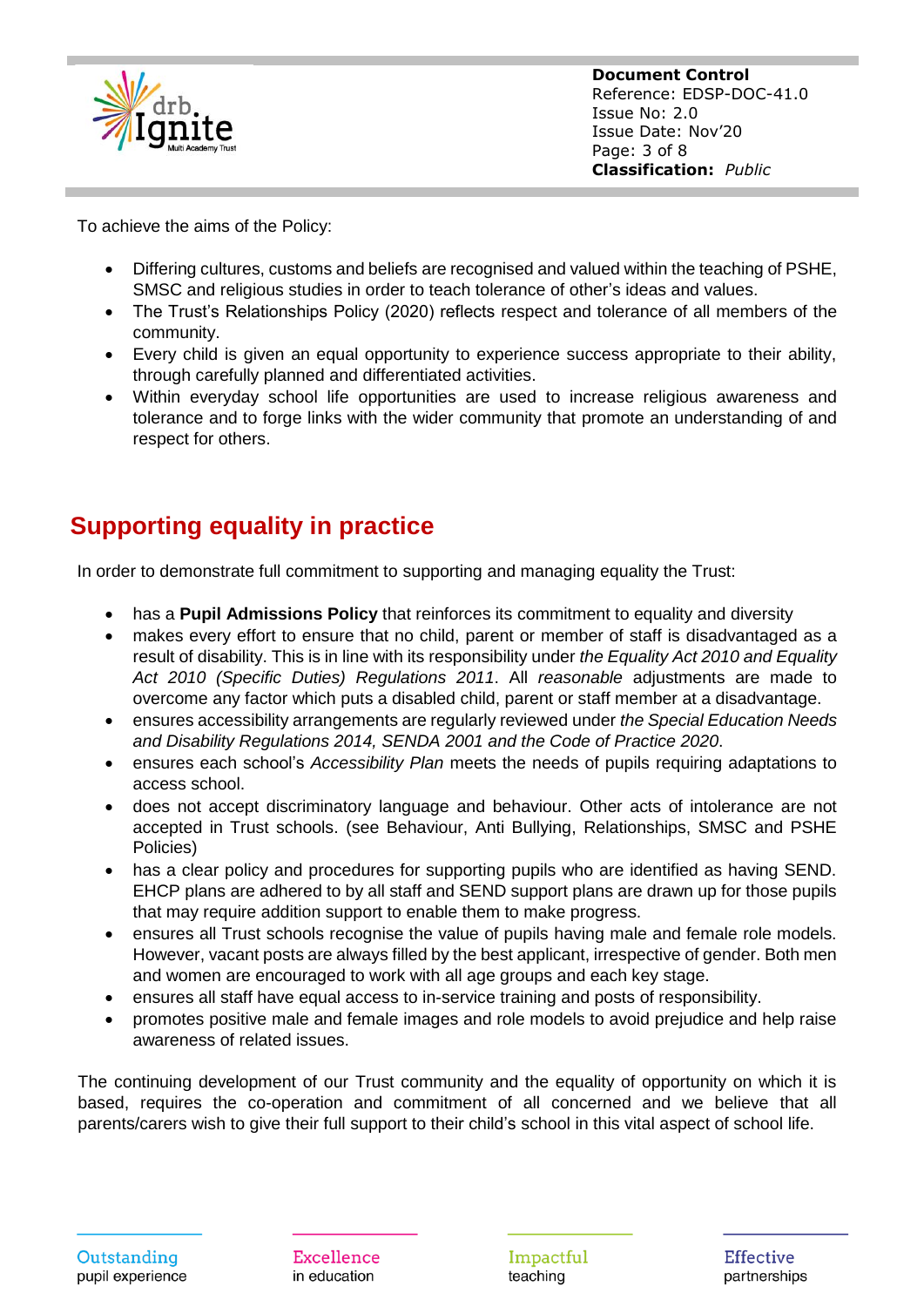

**Document Control** Reference: EDSP-DOC-41.0 Issue No: 2.0 Issue Date: Nov'20 Page: 4 of 8 **Classification:** *Public*

## **Specific aspects of equality and diversity practice**

#### **Language**

All Trust schools view linguistic diversity positively. Pupils and staff should feel that their natural language is valued and creates the conditions for all people to develop their identity and esteem.

#### **Resources**

All Trust schools provide a wide range of good quality resources to provide for the needs of all pupils, irrespective of sex, ability, or ethnic origin. Resources are chosen to reflect positive images of males and females in society including those with disabilities.

#### **Parents/carers**

All Trust schools are committed to working closely with parents/carers and with other agencies as appropriate. The Trust and its schools introduce and communicate equality, diversity, inclusion and equal opportunities to parents/carers through the Trust and school websites, admission meetings with parents/carers and on parents/carers evenings. In addition, hard copies of Trust policies are available for all parents/carers on request to the school office.

#### **Curriculum**

Equality and diversity permeates the curriculum at all Trust schools and are reviewed regularly. It is the Trust's policy to provide equality of access to all activities and learning experiences for all pupils if at all possible..

The Trust believes it is the right of every child irrespective of race, culture, class, gender, special need or ability to achieve to their full potential. The Trust works to ensure every pupil has access to an education which will enable him/her to develop and utilise talents to the full and achieve success.

#### **Staff**

It is the responsibility of all staff to foster and facilitate this ideal by creating a welcoming learning environment for all pupils. Staff will endeavour to establish an atmosphere within classrooms which promotes tolerance and raises self-awareness, so that all pupils can develop independence, confidence, freedom of choice and a sense of belonging.

## **Trust Pupil and Parent Guarantee and Expectations Charter**

To demonstrate the Trust's commitment to every pupil as a special individual, capable of extraordinary things the Trust has created a *Pupil and Parent Guarantee and Expectations Charter*. This can be accessed on the Trust and individual school websites. The Charter supports and challenges every child to do what they think they cannot, to persist, to work hard and to be their best.

Outstanding pupil experience **Excellence** in education

Impactful teaching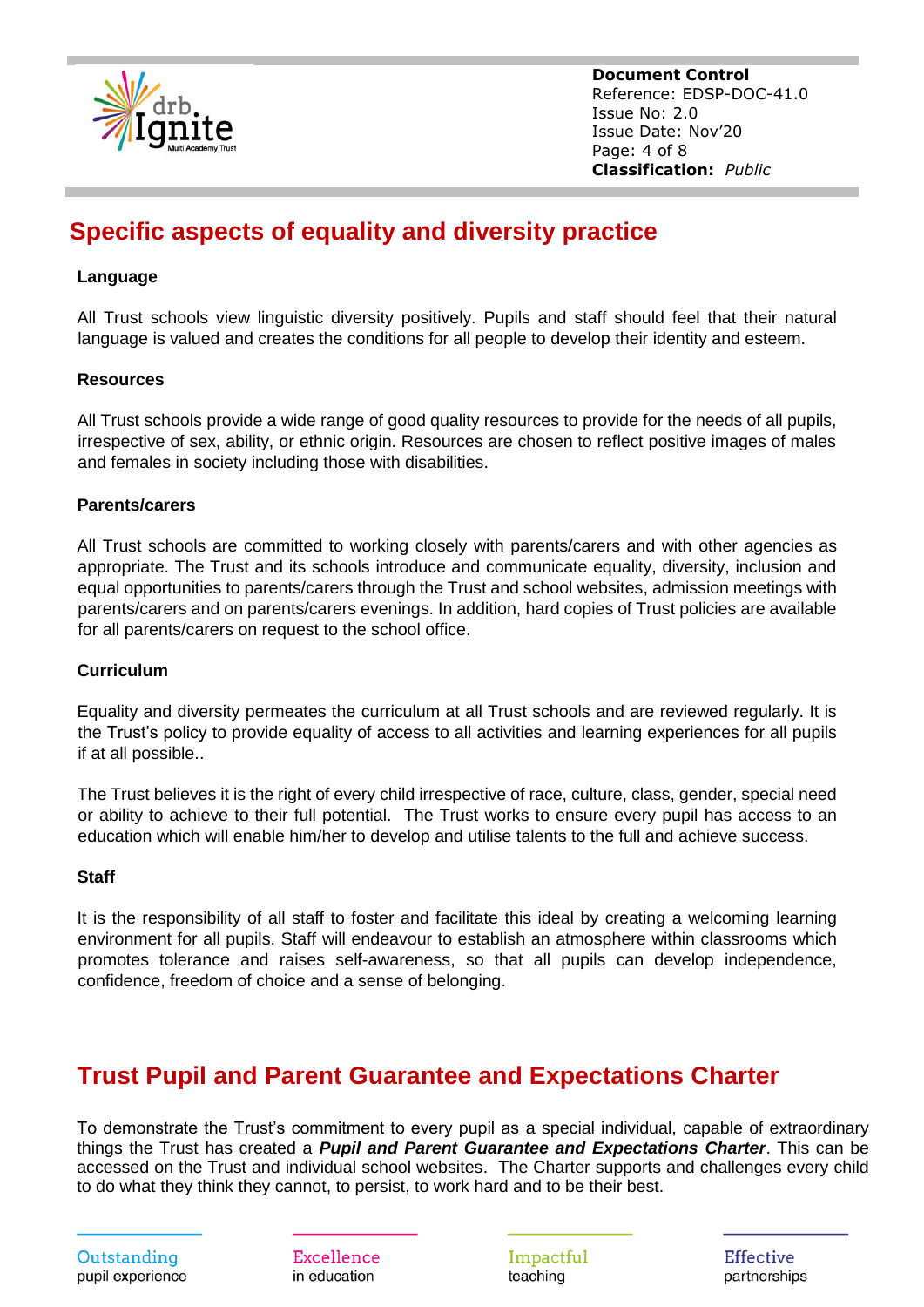

**Document Control** Reference: EDSP-DOC-41.0 Issue No: 2.0 Issue Date: Nov'20 Page: 5 of 8 **Classification:** *Public*

As a Trust, we act with the utmost care and good faith and believe consistently high standards come with the greatest attention to the wellbeing of all in our school communities. The Pupil and Parent Guarantees and Expectations Charter has been produced by Trust schools and trustees together, demonstrating our commitment to valuing and supporting all children and families to succeed and feel well supported. The term **Guarantee** has been used to emphasise the importance of this commitment and best intention for the education and wellbeing of all pupils.

## **Impact and pupil outcomes**

The Trust believes pupils' knowledge of their right to take on whatever challenges and roles they choose, no matter what their cultural background, gender or ability prepares them for life in a society which reflects and values cultural and ethnic variety.

To support this Trust schools:

- encourage pupils to show respect for the way other people lead their day to day lives by emphasising that no cultural group has the monopoly on the *right* way to live.
- help pupils to learn about and respect cultures other than their own.
- show that all cultures are valued equally.
- help pupils to understand why or how they should deal with offensive language and behaviour.

**Help** pupils to demonstrate recognition of the individuality of people by:

- avoiding reference to stereotypes because of one characteristic e.g. colour, sexual orientation, gender, disability stereotyping.
- looking to the needs of the whole child rather than concentrating on one characteristic.

**Promote** self-esteem and self-worth by:

- ensuring that each pupil is respected equally and feels pride in him/herself.
- preventing pupils from being subjected to prejudice.
- respecting the family and background of all pupils.
- using appropriate language.

**Ensure** equal access to opportunities which enhance individual welfare and development by:

- avoiding assumptions about any pupil's potential for development.
- not stereotyping the role people play in adult life.
- offering all opportunities to all children both inside and outside the classroom.
- using role models to illustrate positive images of all in adult life.

**Oppose** prejudice and discrimination by:

- recognising that all pupils are damaged by prejudice.
- avoiding damage to self-esteem by discrimination.
- avoiding pupils growing up with a distorted view of life and a false picture of the world because they wrongly believe some people are superior to others.
- challenging any prejudice and/or discrimination.

**Demonstrate** that they value the differences between individuals and groups in society by:

Outstanding pupil experience

**Excellence** in education

Impactful teaching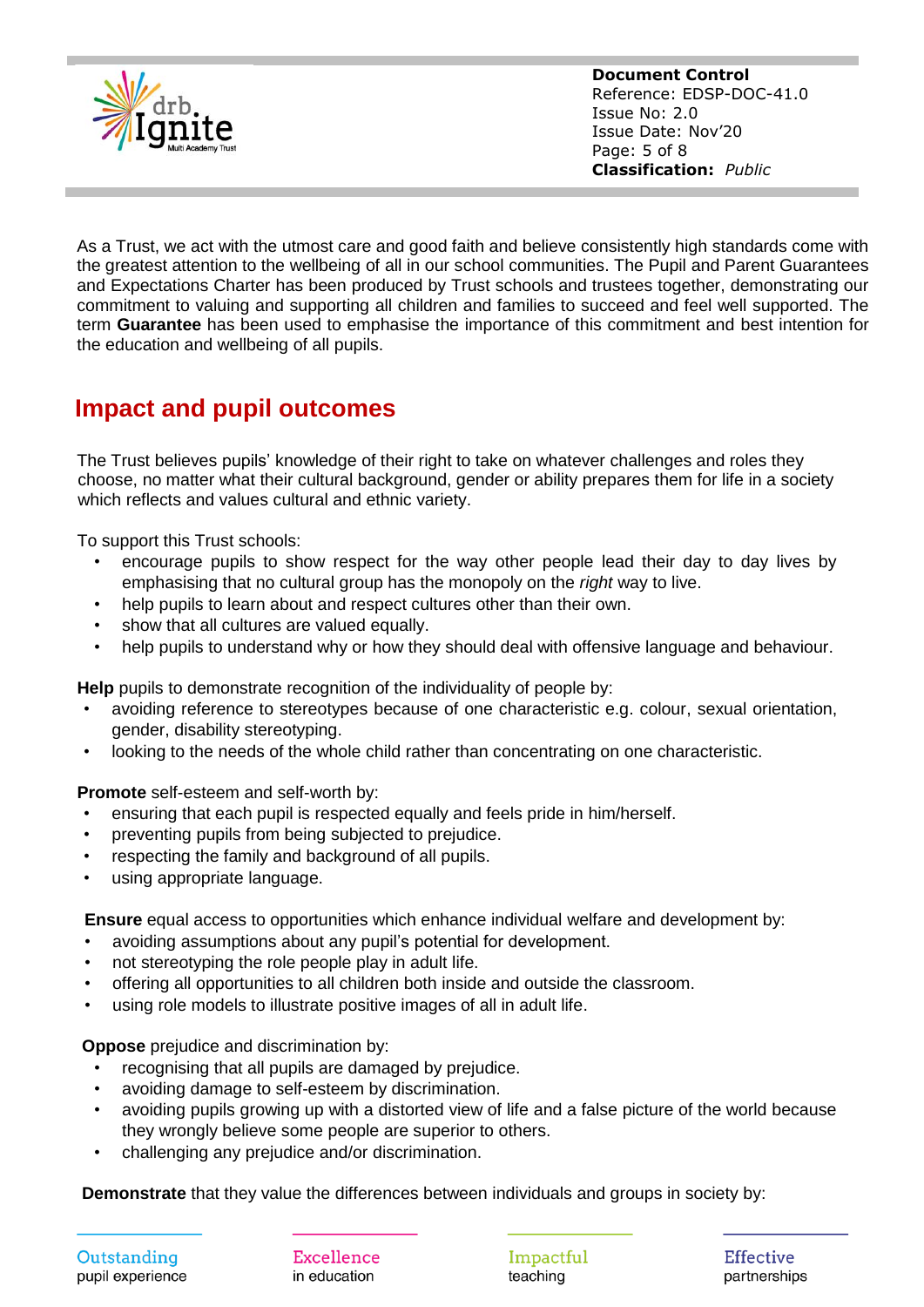

**Document Control** Reference: EDSP-DOC-41.0 Issue No: 2.0 Issue Date: Nov'20 Page: 6 of 8 **Classification:** *Public*

- encouraging pupils to appreciate the ways they are different from one another.
- seeing differences as good, not something to tease and abuse one another about.
- giving pupils accurate information about differences to promote understanding and avoid prejudice.

**Implement** monitoring and evaluating procedures that are used effectively to identify any pupil or groups of pupils who may not be progressing as they should.

## **Monitoring and evaluation**

Equal opportunity and the effectiveness of inclusive practices that promote and value diversity and difference will be monitored and evaluated by headteachers and the Trust Improvement Board with reports made to the Trust Board.

Areas for consistent monitoring and evaluation will include:

- Playground/classroom interactions, behaviour and relationships.
- Displays and presentations of pupils' work.
- Learning environment reviews and learning walks.
- Evidence of the Trust vision and values in action.
- Perceptions of parents/carers and pupils e.g. through questionnaires, pupil surveys, school councils, pupil safeguarding boards.
- Teaching styles and differentiated work/activities.
- Scrutiny of planning and pupil work books.
- Acess to and use of resources.
- Teacher assessment and pupil progress data.
- Classroom observations of the quality of teaching and learning.
- Participation in extra-curricular activities and experiences.
- Attendance, absence and exclusion data.
- Reports of any incidents of discrimination.
- Safeguarding and child protection data

Any pupil, parent/carer or member of staff who considers that there has been a breach of this Policy should inform their school headteacher in the first instance, who will investigate the matter and take action, as appropriate (See Trust Complaints Policy Procedure).

**Excellence** in education

Impactful teaching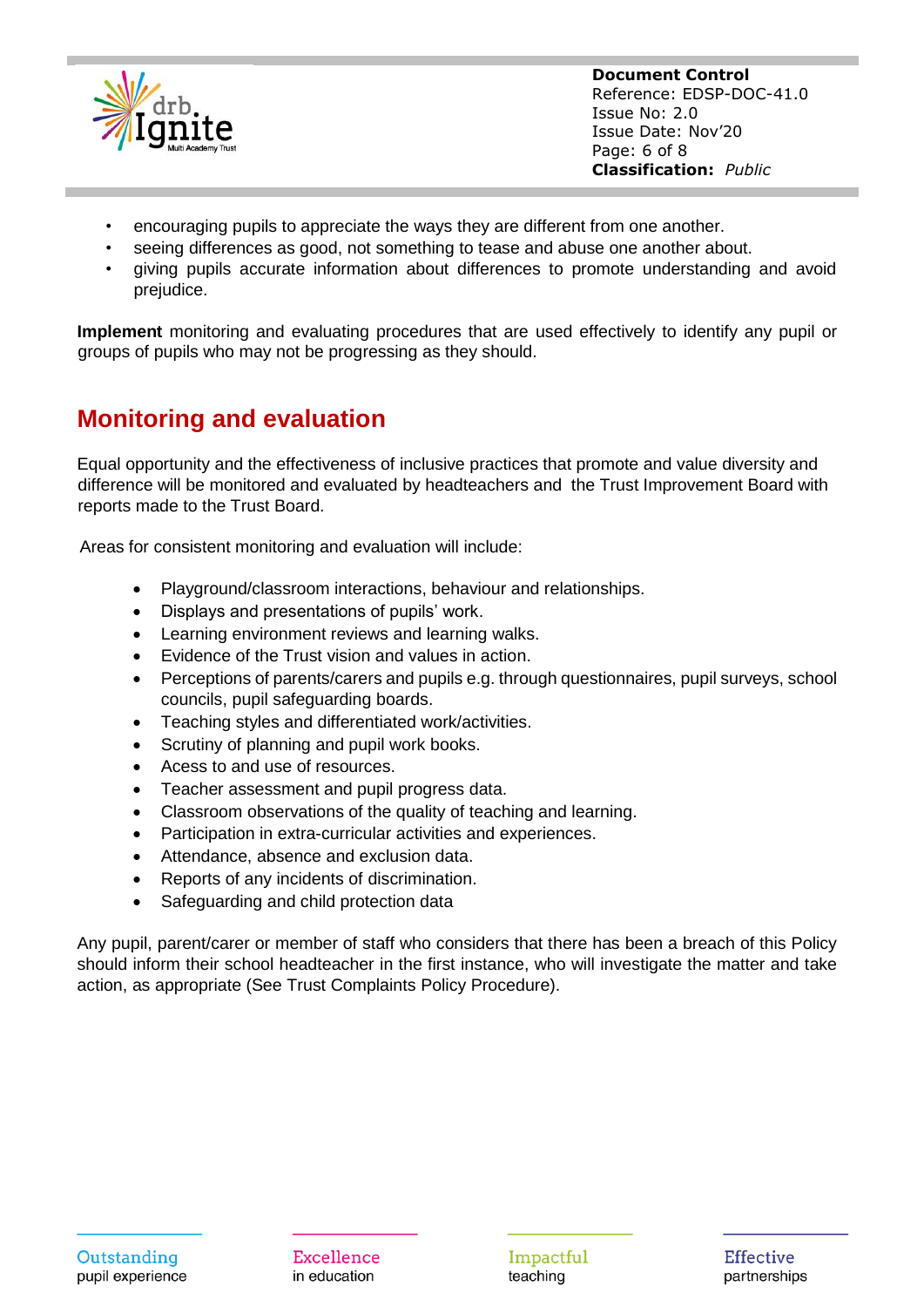

| <b>Monitoring and review</b>      | <b>Trust Board</b>                      |
|-----------------------------------|-----------------------------------------|
| <b>Links</b>                      | Safeguarding + Child Protection Policy  |
|                                   | <b>SEND Policy</b>                      |
|                                   | <b>Behaviour Policy</b>                 |
|                                   | <b>Medical Needs Policy</b>             |
|                                   | <b>Curriculum Statement</b>             |
|                                   | Equality and Diversity (workforce)      |
|                                   | <b>Equality and Diversity Statement</b> |
|                                   | <b>Relationships Policy</b>             |
| <b>Staff responsible</b>          | CEO                                     |
|                                   | <b>Headteachers</b>                     |
|                                   | <b>Inclusion Lead</b>                   |
|                                   |                                         |
| <b>Committee responsible</b>      | Trust Board + Trust Improvement Board   |
| Date approved                     | November 2020                           |
| <b>Next review</b>                | November 2022                           |
| <b>Sign off by Chair of Trust</b> | Date: November 2020                     |

\*Please note that should there be any changes/further national guidance issued relevant to this policy, it will be updated accordingly prior to the review date shown above and referred to the next Trust Board meeting.

### **Change Management**

| <b>Issue</b><br>$No.$ : |        | Change date:   Change description: |
|-------------------------|--------|------------------------------------|
| 1.0                     | Nov'18 | Initial release                    |
| 2.0                     | Nov'20 | Review                             |
|                         |        |                                    |
|                         |        |                                    |

**Excellence** in education

Impactful teaching